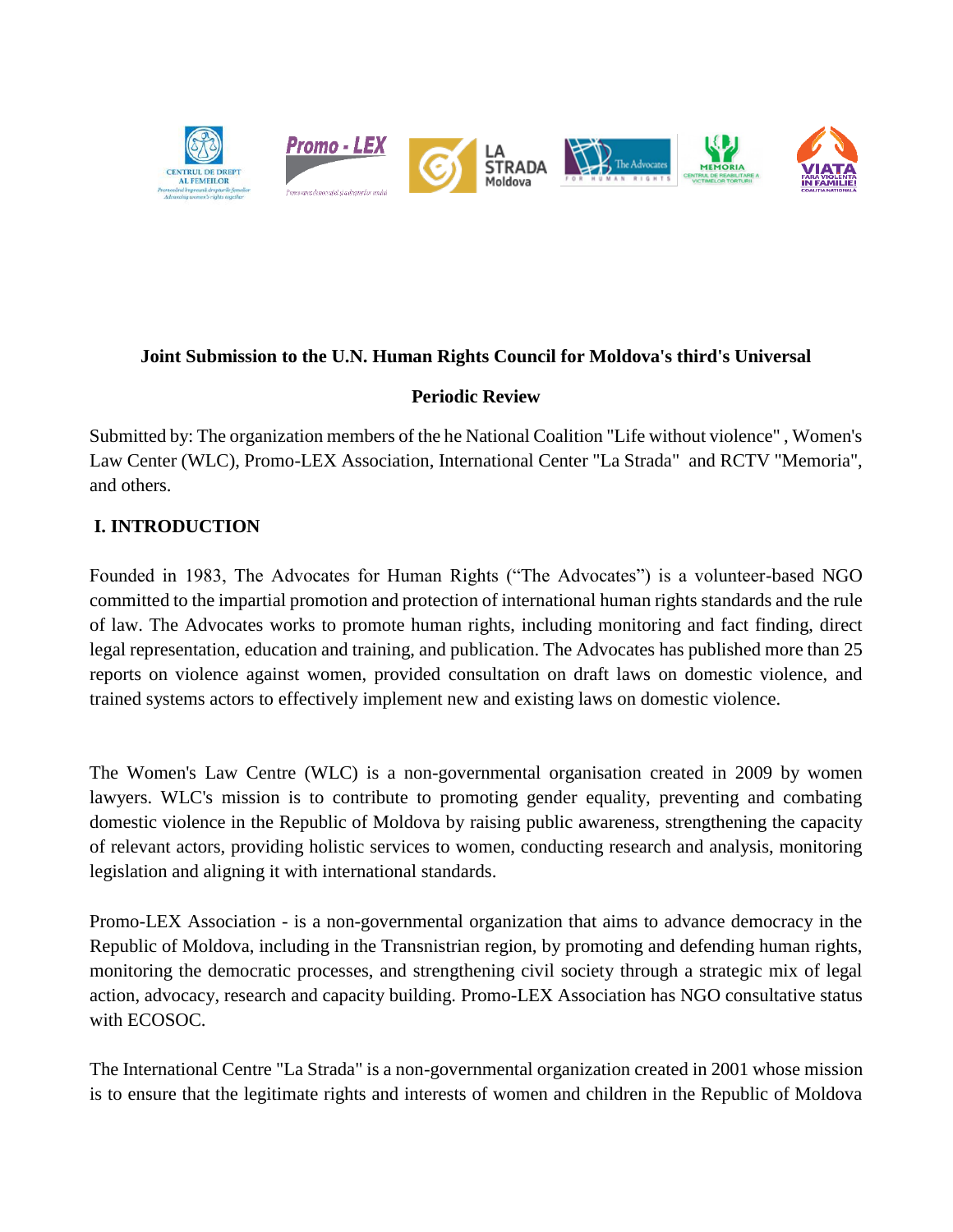are respected at all levels - individual, legislative and executive. We promote this by applying a comprehensive model of approaching our work through information and education, providing direct support and assistance, community building and policy development.

The Rehabilitation Centre for Torture Victims "Memoria" (RCTV "Memoria") is a non-governmental organization created in 1999. The mission of RCTV "Memoria" is rehabilitation through comprehensive assistance (medical, psychological, social and legal assistance) for survivors of different forms of interpersonal violence, including victims of gender-based violence and domestic violence. As well as preventing torture and promoting the building of a society free from violence and torture.

The National Coalition "Life without Domestic Violence" (National Coalition) is a national network of 23 NGOs and public institutions working in the field of preventing and combating violence against women and children<sup>1</sup>. The mission of the Coalition is to contribute to a life free of violence for/against women and children through advocacy and improvement of public policies, capacity building and support to member organizations and capacity building of the network.

 $\overline{\phantom{a}}$ 

<sup>1</sup> The National Coalition "Life without Domestic Violence" (National Coalition) is a platform composed of 23 NGOs and public institutions working in the field of preventing and combating violence against women and children. Established in 2014, the Coalition is active in advocacy initiatives to support education, public awareness and services, through rehabilitation, assistance and protection offered to the abused as well as the aggressors.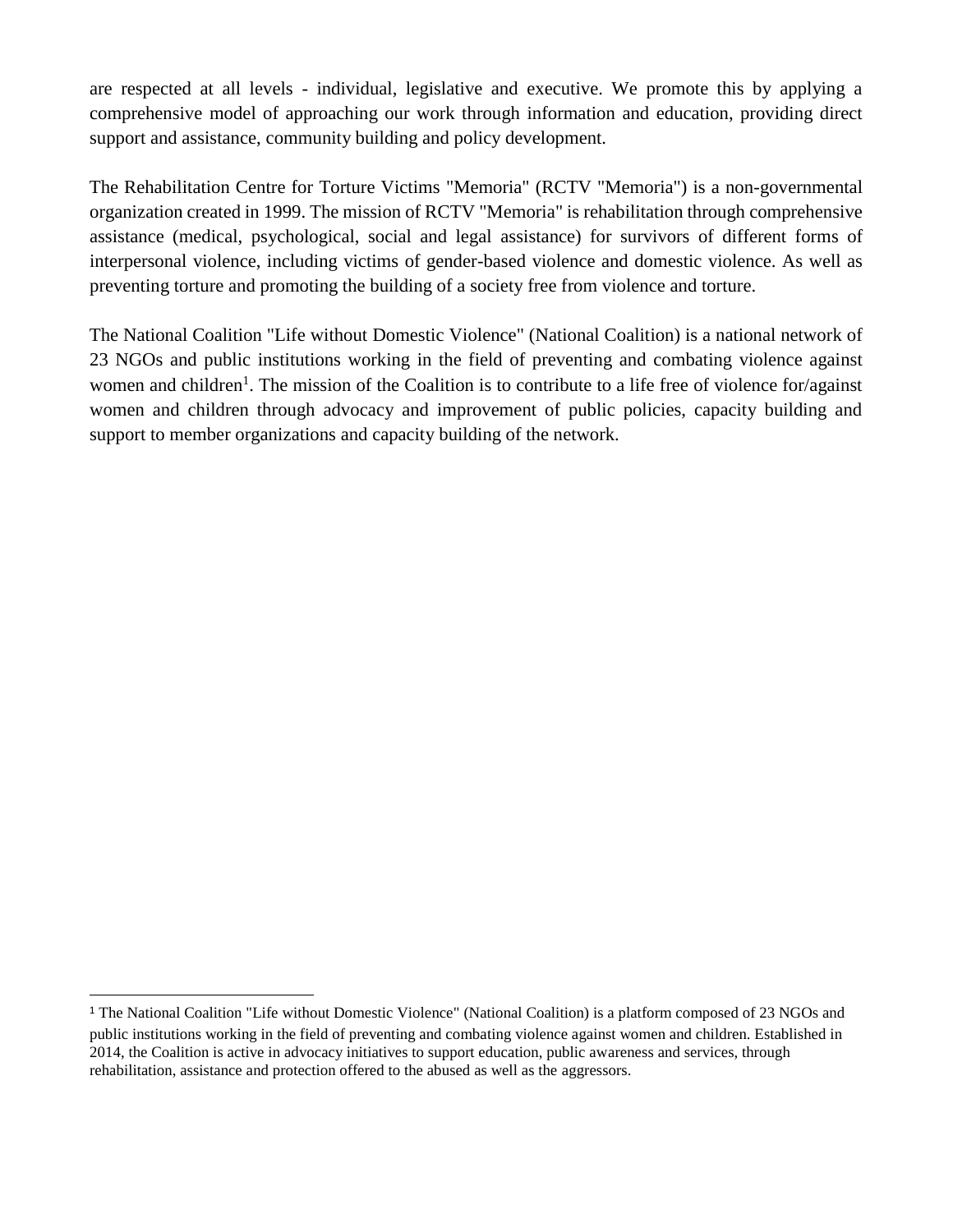# **II. THE OBJECTIVE OF THE REPORT. THE CONTEXT OF DOMESTIC VIOLENCE AND SEXUAL VIOLENCE IN MOLDOVA.**

**1.** Domestic violence is a widespread phenomenon in Moldova. Although it is a serious violation of human rights, it often goes unpunished. According to the Survey delivered by the OSCE Mission to Moldova<sup>2</sup>, in 2019, three out of four women (76%) consider violence against women to be commonplace, and (33%) personally know someone in their family and among friends who has been subjected to domestic violence. Two out of five women (40%) say they have been subjected to physical and/or sexual violence by their partner or non-partner since the age of  $15<sup>3</sup>$ . Women who participated in the survey said that Moldova is still a patriarchal society, where men dominate at home, at work and in the public sector<sup>4</sup>. This situation is aggravated by the patriarchal context which places responsibility on the victim but not on the aggressor. According to the OSCE survey, the rate of reporting violence is below 11% as there are a number of obstacles that prevent women from accessing justice and support assistance and protection services, including mistrust of authorities and a lack of medium-, long-term and practical support.

**2.** Sexual violence affects women's physical, sexual, reproductive, emotional and social well-being. Immediate and long-term health outcomes for women who have experienced sexual violence include: physical injury, unwanted pregnancy, sexually transmitted infections, post-traumatic stress disorder, anxiety and depression. Marital rape is under-reported, as 50% of women consider sexual intercourse in marriage to be a marital obligation. Victims of violence are often re-victimised by the system that should protect them, and legislative gaps often allow perpetrators to escape punishment for their crimes. If the state fails to ensure implementation of legislation, effectively protect victims and punish perpetrators, then the state does not act diligently to prevent, investigate and punish these violations. Few victims of sexual crimes report the fact of sexual abuse they have been subjected to<sup>5</sup>. Victims' reluctance is also due to gender stereotypes. The OSCE survey found that these values are shared not only by professionals who interact with victims but also by women. Two out of five women in Moldova (40%) agree that "women who say they have been abused often make up or exaggerate their rape allegations".<sup>6</sup> Being stigmatized, rape victims often withdraw their complaints because in the absence of long-term support, they fail to defend their rights but often find themselves alone face to face with the perpetrators and the system that is supposed to protect them.

**3.** This report concerns the Republic of Moldova's compliance with its international human rights obligations, in particular in the area of violence against women, including sexual and domestic violence. The report includes the progress made, the challenges faced by victims of domestic and sexual violence and the gaps in the field. The Republic of Moldova participated in the first session of the Universal

 $\ddot{\phantom{a}}$ 

<sup>2</sup> The survey delivered by OSCE on violence against women "Well-being and safety of women", 2019[.](https://www.osce.org/files/f/documents/9/2/413237_0.pdf) [https://www.osce.org/files/f/documents/9/2/413237\\_0.pdf](https://www.osce.org/files/f/documents/9/2/413237_0.pdf)

<sup>3</sup> Ibid

<sup>4</sup> Ibid.

<sup>5</sup> According to the information on the website of the General Inspectorate of Police on the number of sexual life crimes recorded by the police in 2018 there were registered 593 crimes, in 2019 - 578 crimes and in 2020 - 466 crimes. <sup>6</sup> Ibid.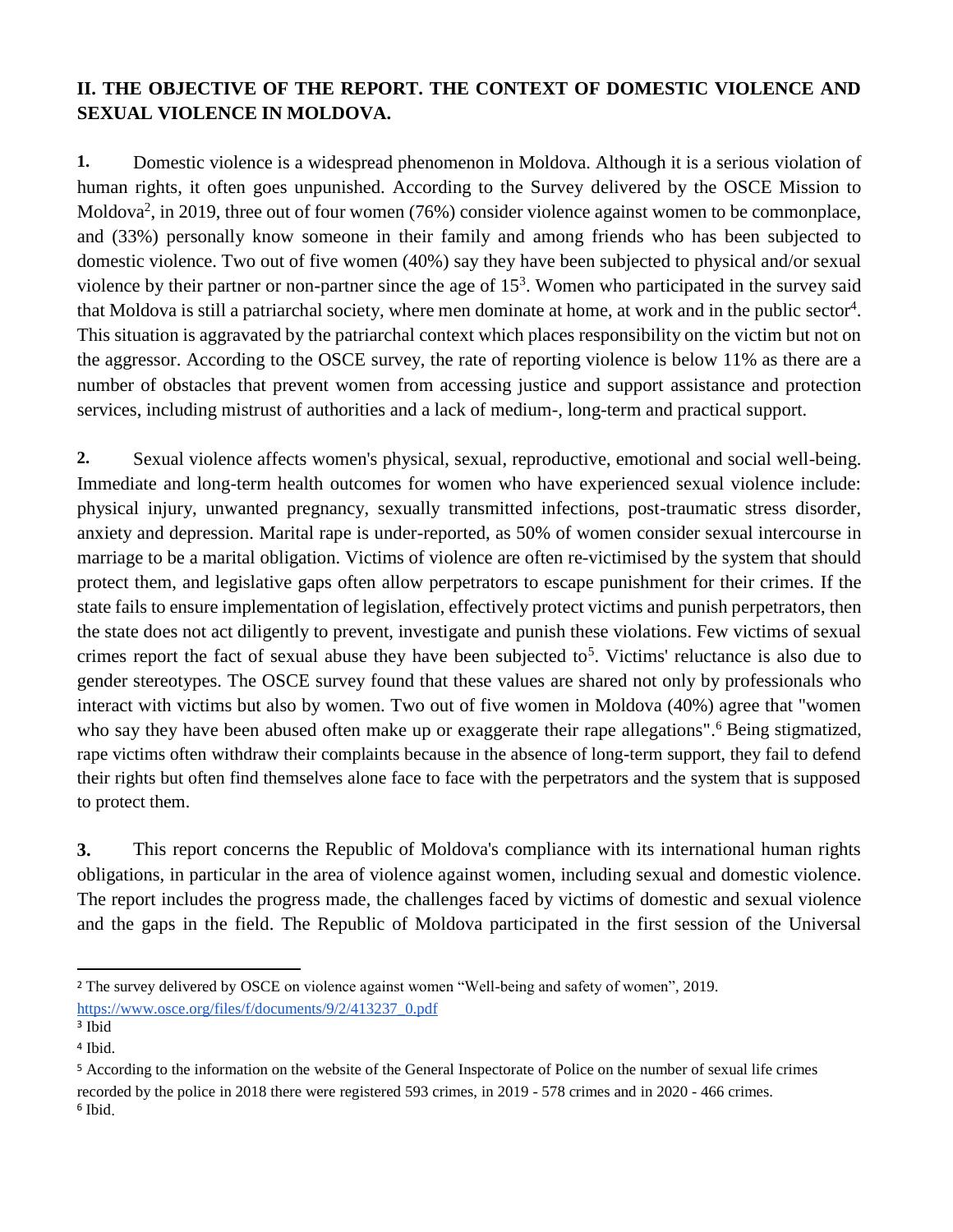Periodic Review (UPR) in 2011<sup>7</sup>. In its first report to the Human Rights Council, Moldova reported an important step aimed to stop violence through the adoption of the Law on preventing and combating domestic violence<sup>8</sup>. Subsequently, in 2016, Moldova participated in the second cycle of the UPR<sup>9</sup> when the state accepted all the recommendations on ensuring gender equality and combating violence against women, and the Government made a commitment to undertake efforts to prevent and combat violence against women in Moldova.

**4.** The authorities have taken important actions to prevent violence against women and domestic violence, but further efforts are needed to ensure that women's rights are respected. On 03.04.2018, the National Strategy on preventing and combating violence against women and domestic violence for 2018- 2023 and the Action Plan for 2018-2020<sup>10</sup> were approved , strengthening the protection and assistance tool for victims of violence against women and domestic violence being one of the overall objectives of the strategy. With the support of development partners and non-governmental organizations<sup>11</sup>, trainings for specialists interacting with victims of domestic and sexual violence were conducted. This report highlights the remaining challenges and concludes by making recommendations to the Government to ensure the safety and protection of victims.

#### **The 2016 Universal Periodic Review of the Republic of Moldova**

 $\overline{a}$ 

During its second-cycle Universal Periodic Review in 2016, the Republic of Moldova received 27 recommendations related to gender-based violence and domestic violence.<sup>12</sup> The Republic of Moldova fully accepted these 27 recommendations.

6. The Republic of Moldova accepted 21 recommendations related to gender-based and domestic violence.<sup>13</sup> The level of implementation of Recommendations along with undertaken actions are included in the Annex to the Report.

## **III. COMPLIANCE WITH INTERNATIONAL HUMAN RIGHTS OBLIGATIONS.**

Considering the extent and impact of domestic violence in Moldova, it is necessary to adopt and implement firm, systemic measures in line with international standards in this field. Victims of domestic

<sup>7</sup> Human Rights Council, Working Group on the Universal Periodic Review, *Report of the Working Group on the Universal Periodic Review, Republic of Moldova*, 14 December 2011, U.N. Doc. A/HRC/19/18.

<sup>8</sup> Law on preventing and combating domestic violence, *Law 45 of 01.03.2007* Monitor Oficial No. 55-56, 18.03.2008.

<sup>9</sup> Human Rights Council, Working Group on the Universal Periodic Review, *Report of the Working Group on the Universal Periodic Review, Republic of Moldova* (2016)

<sup>10</sup> Government Decision "Monitor" No. 281 of 03.04.2019, Monitor Oficial No. 121-125 art. 348.

<sup>11</sup> In the period 2016-2021, the WLC organized trainings for 582 judges and prosecutors, 36 lawyers, 105 criminal

proceedings officers, 78 court clerks, judicial assistants, 87 social workers, 162 police officers, 241 judicial experts, etc. In 2018-2019, Promo-LEX Association, in partnership with RCTV Memoria and the Association Against Violence "Casa Marioarei", organized 20 seminars within which 500 members of multidisciplinary teams were trained in combating domestic violence.

<sup>12</sup> Human Rights Council, *Report of the Working Group on the Universal Periodic Review: Republic of Moldova* (December 21, 2016), U.N. Doc. A/HRC/34/12, ¶¶ 121.8-121.13, 121.16, 121.51, 121.63, 121.85-121.102.

<sup>13</sup> Human Rights Council, *Report of the Working Group on the Universal Periodic Review: Republic of Moldova* (December 21, 2016), U.N. Doc. A/HRC/34/12, ¶ 121.16, Strengthen the provisions of the Criminal Code on gender-based violence (El Salvador); ¶ 121.51 Take additional measures to achieve gender equality, including specific measures to eliminate gender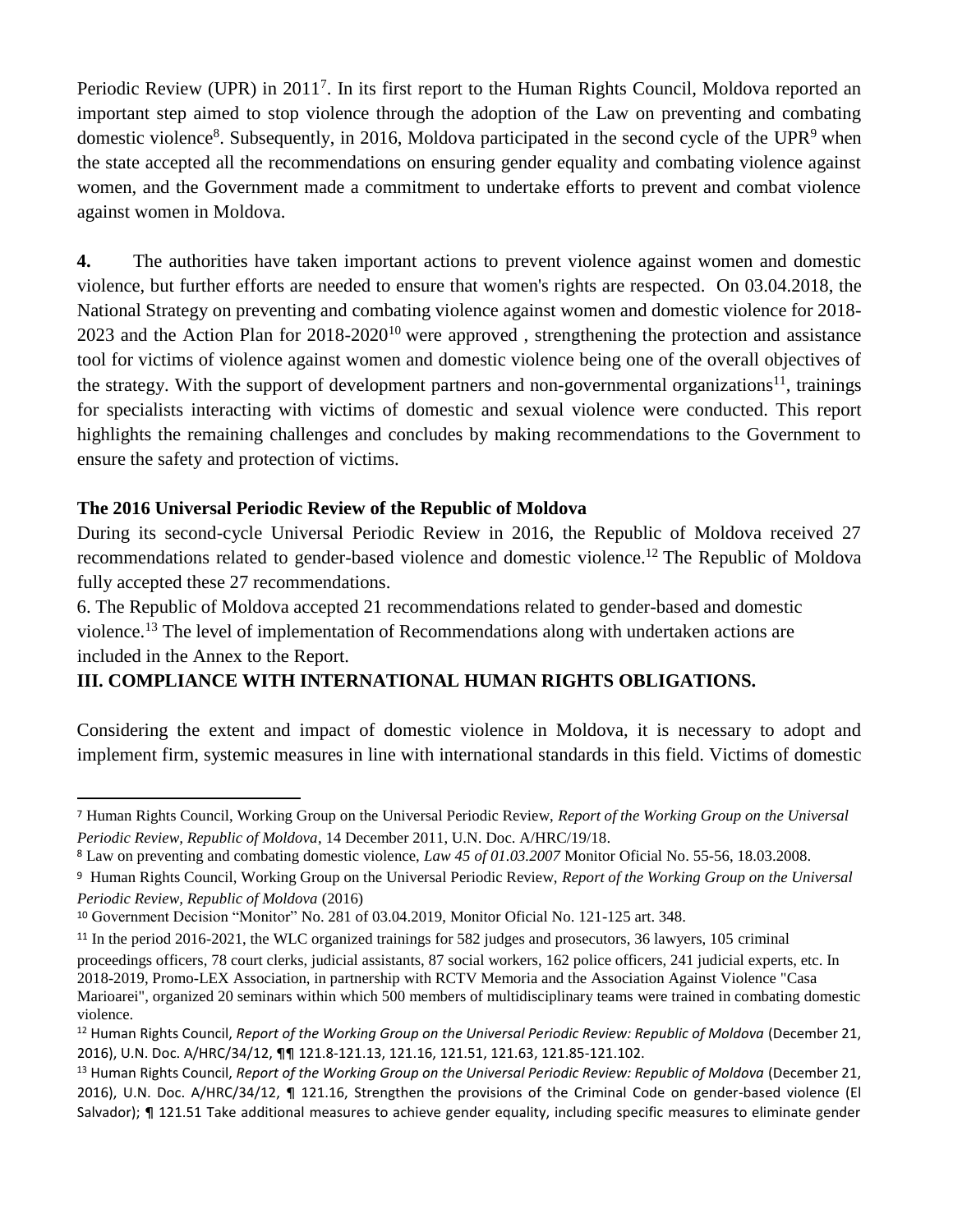and sexual violence continue to face multiple difficulties in accessing justice and equal protection under the law, due to the following issues, highlighted below:

**1. Legislative gaps and systemic problems ensure impunity for perpetrators.** Since 16 September 2016, acts of physical violence resulting in minor bodily harm to a family member are covered by the Contravention Code. The authorities have decriminalized acts of domestic violence, and the legislative amendments have had in fact the *opposite effect -* that of protecting the aggressors and perpetuating the violence against women. Despite an increasing number of complaints filed with the police, the number of criminal and contravention cases brought on domestic violence remains low. In 2017, the police registered 10,871 complaints regarding domestic violence, with 1953 contravention cases and 853 criminal cases initiated, which would mean that the state responded in only 26.7% of registered complaints. In 2018, 11,026 complaints were registered in the police register II, with 905 criminal cases and 1,657 contravention cases initiated, equivalent to 24% of all registered complaints. The situation was similar in 2019 when 20.7% were responded to and in 2020 when the state responded to only 18.4% of domestic

discrimination and gender-based violence (Kyrgyzstan); ¶121.63 Increase professional training and adopt guidelines for improving the conduct of police, prosecution, and courts in investigating bias-motivated crimes and cases of domestic violence (United States of America); ¶121.85 Enhance measures for the prevention, punishment and eradication of all forms of violence against women, including measures to promote their rights and to eliminate patriarchal and discriminatory stereotypes (Mexico); ¶ 121.86 Continue public awareness campaigns on domestic violence and the introduction of specific rape prevention programmes (Australia); ¶121.87 Create a comprehensive policy about violence against women, and especially domestic violence, that prevents, punishes and eradicates these issues, especially in rural areas (Slovenia); ¶121.88 Establish measures to strengthen the fight against domestic violence (Paraguay); ¶121.89 Continue harmonization of its legislation with norms of the Council of Europe in the area of preventing and combating violence against women, including domestic violence, and ensure the effective implementation of legislation (Switzerland); ¶121.90 Take advantage of measures to prevent and combat domestic violence (Algeria); ¶121.91 Improve and expand the capacity and coverage of domestic violence shelters as well as rehabilitation centers for domestic violence victims, especially in rural areas (Austria); ¶121.92 Speed up preparation of the strategy on the prevention and suppression of violence against women and violence in the family (Belarus); ¶121.93 Continue to develop a policy framework and implement a comprehensive strategy to combat domestic violence that includes education and public awareness for rural areas, strengthened mechanisms to hold offenders to account, and enhanced training for law enforcement officials (Canada); ¶121.94 Accelerate the adoption of the norms related to preventing and combating domestic violence and elaborate coordinated policies in order to prevent and combat domestic and sexual violence, including support mechanisms and norms for the protection of victims (Chile); ¶121.95 Implement effective mechanisms to prevent and sanction domestic and gender-based violence, including legal and psychological assistance for victims (Costa Rica); ¶121.96 Evaluate the effectiveness of implementation of laws safeguarding women's rights and providing protection against domestic and gender-based violence and ensure that measures such as protection orders and the punishment for their breach or swift access of victims to justice are systematically applied and that shelters for victims of domestic violence, including in rural areas, are readily available (Czechia); ¶121.97 Take steps to more effectively prevent and prosecute cases of violence against women, including domestic violence, and to ensure the effective implementation and enforcement of existing legislation in this regard (Estonia); ¶121.98 Plan concrete actions which could be taken to improve protection of and support to victims of domestic violence as well as to ensure that legal aid is available to all victims of violence in order to ensure a comprehensive approach to domestic violence (Slovenia); ¶121.99 Train law enforcement, judiciary, prosecutors, health-care and social workers on responding to domestic violence (Slovenia); ¶121.100 Ensure adequate legal and social protection for women and girls subjected to gender-based violence (Poland); ¶121.101 Fully implement the recommendations from the first universal periodic review cycle still pending, namely those regarding the strengthening of the Criminal Code provisions against gender-based violence and hate crimes (Portugal); ¶121.102 Pursue the ongoing work of revision and improvement of the Criminal Code to be amended regarding provisions against genderbased violence and hate crimes (Portugal).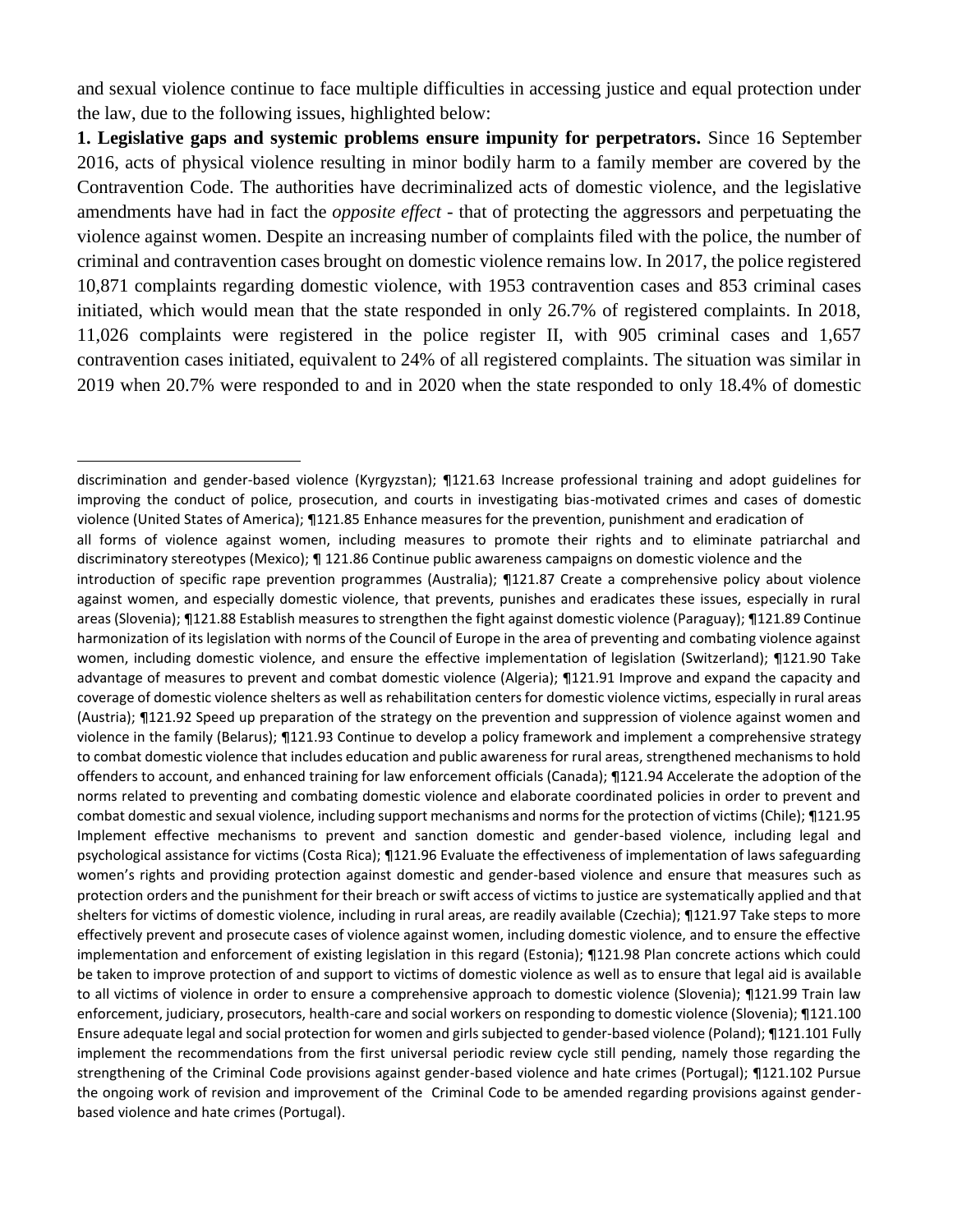violence complaints<sup>14</sup>. The report on the monitoring of court proceedings, delivered by the WLC in  $2018^{15}$ , found that in criminal cases on the fact of domestic violence, only a small number of perpetrators were sentenced to prison. In the majority of cases, the court imposed the sanction of unpaid community service or conditional suspension of the execution of the sentence. No cases were identified where defendants were required to undergo treatment for alcohol and/or drug addiction, or to attend a special treatment program or counselling to reduce violent behavior. Following the monitoring of 13 criminal cases on domestic violence<sup>16</sup>, 1 case was concluded with a sentence of 1 year imprisonment in a semi-closed prison, 7 cases were concluded with a sentence of unpaid community service, 1 case was concluded with a sentence of termination of the criminal proceedings due to the death of the defendant and in 5 cases concluded with the conditional suspension of the execution of the sentence, provided for in Article 90 of the Criminal Code. Thus, in the case of domestic violence aggressor who, as a rule, commits repeated acts of violence against family members and who, even during the criminal proceedings, does not cease this behaviour, the court decides to suspend the execution of the punishment and poses the victims to an additional risk. In this respect, lenient sentences imposed by the courts have no effect in deterring the offenders' behaviour. As for domestic violence contraventions, there is no effective procedure for an offender to undergo a behavior correction program. Moreover, according to the Constitutional Court's decision of 22.11.2018, <sup>17</sup> the sanctions provided for in Article 78/1 of the Contravention Code include: 1) unpaid community work, which can be applied only with the offender's consent, and; 2) administrative arrest, which cannot be applied to persons who have reached retirement age. The Court found loopholes in the legislation which do not allow the punishment of those who have reached retirement age and refuse to perform unpaid community service. Parliament should amend the legislation to ensure that the penalty system works effectively, but so far the situation remains unchanged.

**2**. **Sexual offences need to be reviewed in order to effectively protect victims of sexual violence**. According to the study realized by IC "La Strada,<sup>18</sup> it was highlighted the need to revise the provisions of the Criminal Code and Criminal Procedure Code regarding sexual offences in order to bring them in line with international standards. According to a study conducted in 2017<sup>19</sup> it was found that victims of sexual offences face a bureaucratic system, which is not ready to provide them with the necessary protection, assistance. Victims of sexual violence face a number of violations of their rights, preconceived harmful attitudes and ensuring actions that come to revictimize them. Victims are discouraged from bringing cases to the competent authorities and from pursuing their complaints to the end, often having to give in by withdrawing their complaints or conciliation.

[http://politia.md/sites/default/files/ni\\_violenta\\_in\\_familie\\_3\\_luni\\_2019\\_pagina\\_web\\_a\\_igp.pdf](http://politia.md/sites/default/files/ni_violenta_in_familie_3_luni_2019_pagina_web_a_igp.pdf)

<https://www.constcourt.md/public/ccdoc/hotariri/ro-h282018111g2018roe1f9c.pdf>

<sup>14</sup> See Report on domestic violence 2018 by the General Police Inspectorate:

<sup>15</sup> Report on monitoring of court proceedings in cases of domestic violence, sexual violence and trafficking in human beings, Women's Law Center, 2018; http://cdf.md/files/resources/135/CDF\_Monitorizare\_web\_EN%20(1).pdf <sup>16</sup> Ibid.

<sup>17</sup> Ruling on Article 78/1 of the Contravention Code (domestic violence), available here

<sup>&</sup>lt;sup>18</sup> Report on Compatibility of National Criminal Laws on Sexual Offences with International Standards on Sexual Offences., delivered by La Strada International Centre, 2018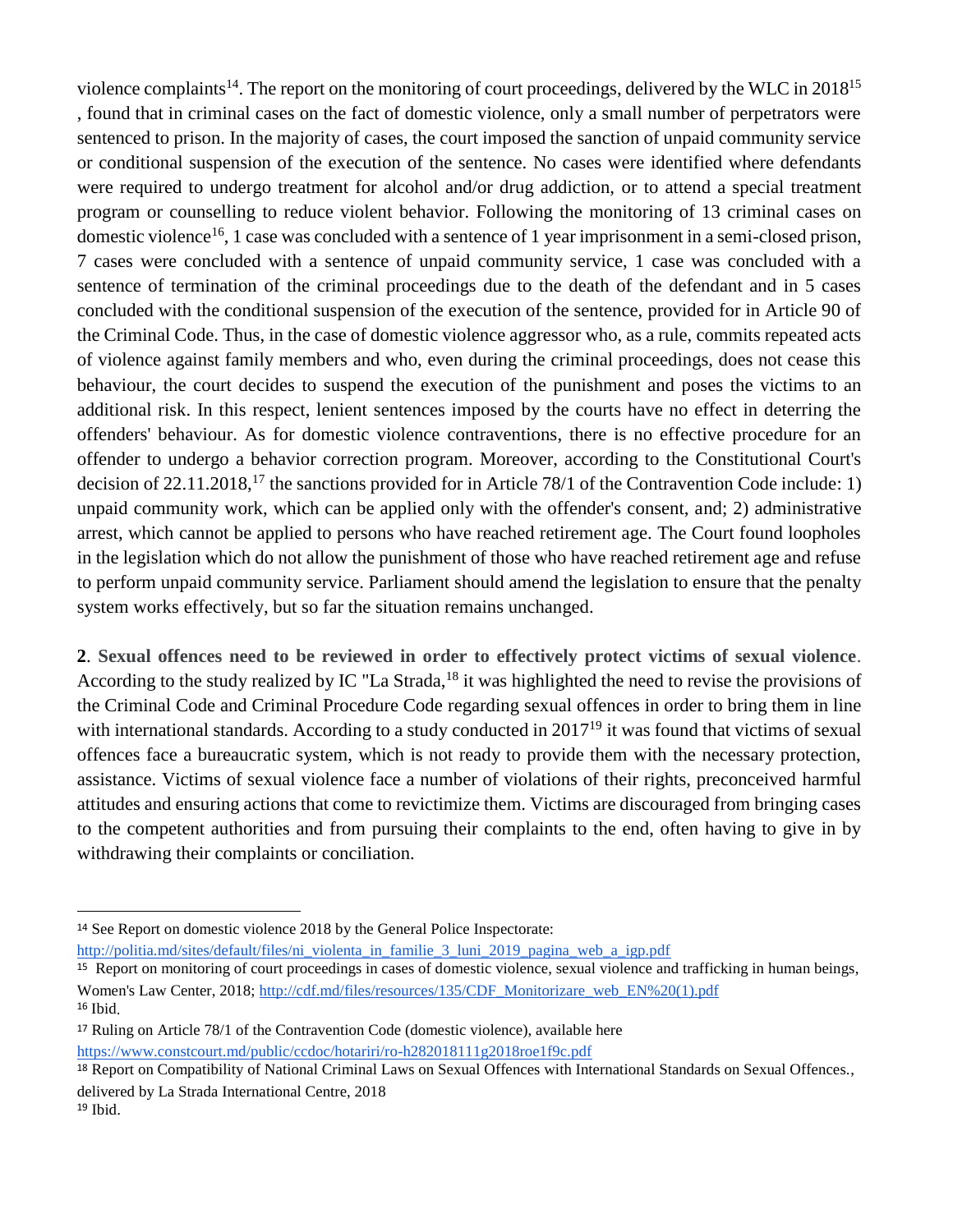**3. Preconceived approaches and passivity of the authorities regarding intervention in cases of sexual and domestic violence<sup>20</sup> .** Authorities do not share a common vision for effective intervention in cases of domestic violence. Failure to punish perpetrators and the state's overriding concern for their rights continue to be a problem that threatens the safety and lives of victims of domestic violence. Among the most serious problems in the process of combating domestic violence is the lack of prompt action by the police when they are notified in cases of domestic and sexual violence, and sometimes their biased attitude towards the perpetrator. There have been cases when the perpetrator was a former worker of law enforcement agencies and the police, rooted in professional solidarity, avoided applying protective measures to the victims, leaving them in danger. Moreover, the police only react immediately if the victims not only report the acts of violence but also prove the consequences of the violence (physical injuries). On the other hand, reports of other types of violence, such as psychological violence, economic violence and/or persecution are not taken into account. Many victims of domestic and sexual violence<sup>21</sup> are discriminated against by the prosecuting authorities on the basis of gender in their access to justice and equal protection of the law, and perpetrators are left with impunity for domestic violence. In case of I.P. v. Republic of Moldova (no. 33708/12), the ECtHR found a violation of Article 3 for Moldova's failure to take sufficient action to punish acts of sexual violence.

**4**. **Failure to investigate psychological and economic violence**. The OSCE survey found that psychological violence within the family is widespread in Moldova, with 71% of women stating that they had experienced such violence. More than half of the women experienced controlling behaviour (55%) and abusive behaviour (53%). Just less than one of five women had experienced economic violence (19%), and 12% of women who had ever had a partner and had children said their children had been used for blackmail or abused. Victims find it difficult to prove psychological violence because the work of psychologists is not regulated by law. And psychological assessment reports are not included in the list of evidence provided by national law. Thus, psychologists who draw up assessment reports are recognised as witnesses in criminal cases in order to disclose the circumstances that have become known to them as a result of psychological counselling. Many representatives of law enforcement institutions share the opinion that economic violence or psychological violence does not cause suffering similar to that caused by physical violence. Even though psychological and economic violence is included in Article 201.1 of the Criminal Code, there is no case in which the perpetrator is convicted only for economic or psychological violence. Therefore, the provisions of the Criminal Code that refer to criminal liability for psychological and economic violence are not applied unless accompanied by slight bodily harm.

<sup>20</sup> *Case study* The beneficiary of the WLC, as a result of the physical violence, suffered minor bodily injuries and was admitted to emergency care hospital. A criminal case on domestic violence was filed, but shortly afterwards the perpetrator was not prosecuted on the grounds that his actions did not constitute a criminal offence. The prosecution motivated this decision by the fact that the victim provoked the aggressor to use violence, when during meetings with the minor children, the victim said to her ex-husband "*I provide our minor children with clothes, footwear and food on my own, but you just look at them like at the zoo*". The prosecution reasoned that this statement intimidated the aggressor and he reacted by using violence in order to defend himself. Although the Equality Council found gender discrimination in access to justice in this case, the perpetrator was granted impunity. This case demonstrates the impact and consequences of the preconceived ideas of specialists in relation to victims of domestic violence.

<sup>21</sup> Decision of the Council on Preventing and Eliminating Discrimination and Ensuring Equality, *(case No.100/19, of 29.07.2019)* [http://egalitate.md/wp-content/uploads/2016/04/Decizie\\_constatare\\_100\\_2019.pdf](http://egalitate.md/wp-content/uploads/2016/04/Decizie_constatare_100_2019.pdf)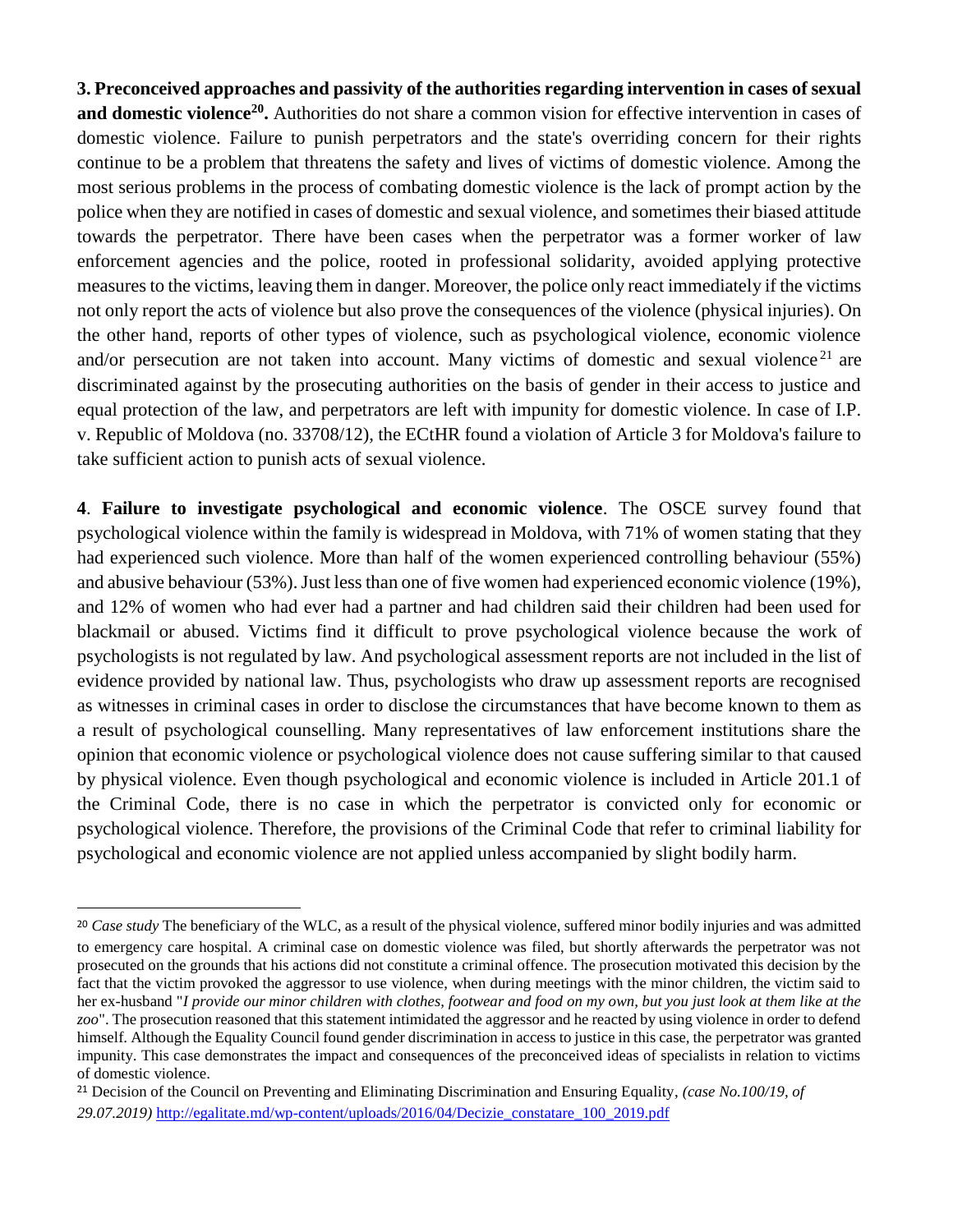**5. Limited access to state-guaranteed legal aid for victims of domestic and sexual violence.** According to Law No. 198 of 26.07.2007 on State-guaranteed legal aid, victims of violence have right to legal aid guaranteed by the state. However, the rights of victims of domestic and sexual violence to free legal aid are very limited. According to the findings of the [Report on monitoring court proceedings in cases of](http://cdf.md/files/resources/135/CDF_Monitorizare_web_EN%20(1).pdf)  [domestic violence,](http://cdf.md/files/resources/135/CDF_Monitorizare_web_EN%20(1).pdf) 96% of defendants were represented by a lawyer in criminal cases of domestic violence, while only 7% of injured parties had a lawyer. Legal assistance for victims is extremely needed, as they often do not understand how legal proceedings are conducted and face difficulties when making statements. In addition to these procedural barriers, victims are often subject to multiple vulnerabilities due to a lack of adequate systems, a long period of time needed to collect evidence, other unnecessary legal delays, and pressure and manipulation from perpetrators. Without the professional support of a specialist, victims withdraw their complaints.

**6. Limited access to forensic examination for victims of domestic violence.** National legislation guarantees victims the right to free forensic examination. However, around 70% of victims' complaints to the police to initiate investigations remain unaddressed and victims often have to pay for forensic examinations. Not all victims can afford these costs, particularly in cases when victims are vulnerable (with reduced mobility, physical disabilities, intellectual disabilities, elderly women, women with many children, etc.) In addition, information about the location of forensic examination services is not available to many victims, preventing them from accessing these services.

**7. Limited access of victims of domestic and sexual violence to support and protection services.**  Victims of domestic and sexual violence need comprehensive services, including mental health services, not just psychological counselling. A referral system for the rehabilitation of victims of gender-based violence and a victim-centered approach does not exist in Moldova. The provisions of Law No. 137/2016 on the rehabilitation of victims of crime, which entitles victims to support services from the state, remain unimplemented, but in practice these support services are limited. Most of the support and protection services for victims of domestic and sexual violence are provided by governmental organisations from donor funds. The major challenges regarding services are their insufficient geographical coverage, their adaptation to crisis conditions (such as the pandemic) and to the special needs of certain groups of women, the lack of long-term psycho-social and medical services, the high turnover of staff and the shortage of specialists at the local level, and the low efficiency of multidisciplinary teams. The financial resources allocated from the public budget for specialised services for victims of domestic violence are not adjusted to the real costs of maintenance and the needs of women and children. Non-governmental organizations depend on funds of donors. There is a lack of long-term alternative services needed to ensure the financial independence of women victims of domestic and sexual violence.

**8. Victims of domestic violence in the Transnistrian region<sup>22</sup> are not protected by law.** The lack of a definition of domestic violence in Transnistrian legislation makes it impossible to separate cases of domestic violence from other crimes, and consequently there are no official statistics on the number of

<sup>22</sup> <https://en.wikipedia.org/wiki/Transnistria>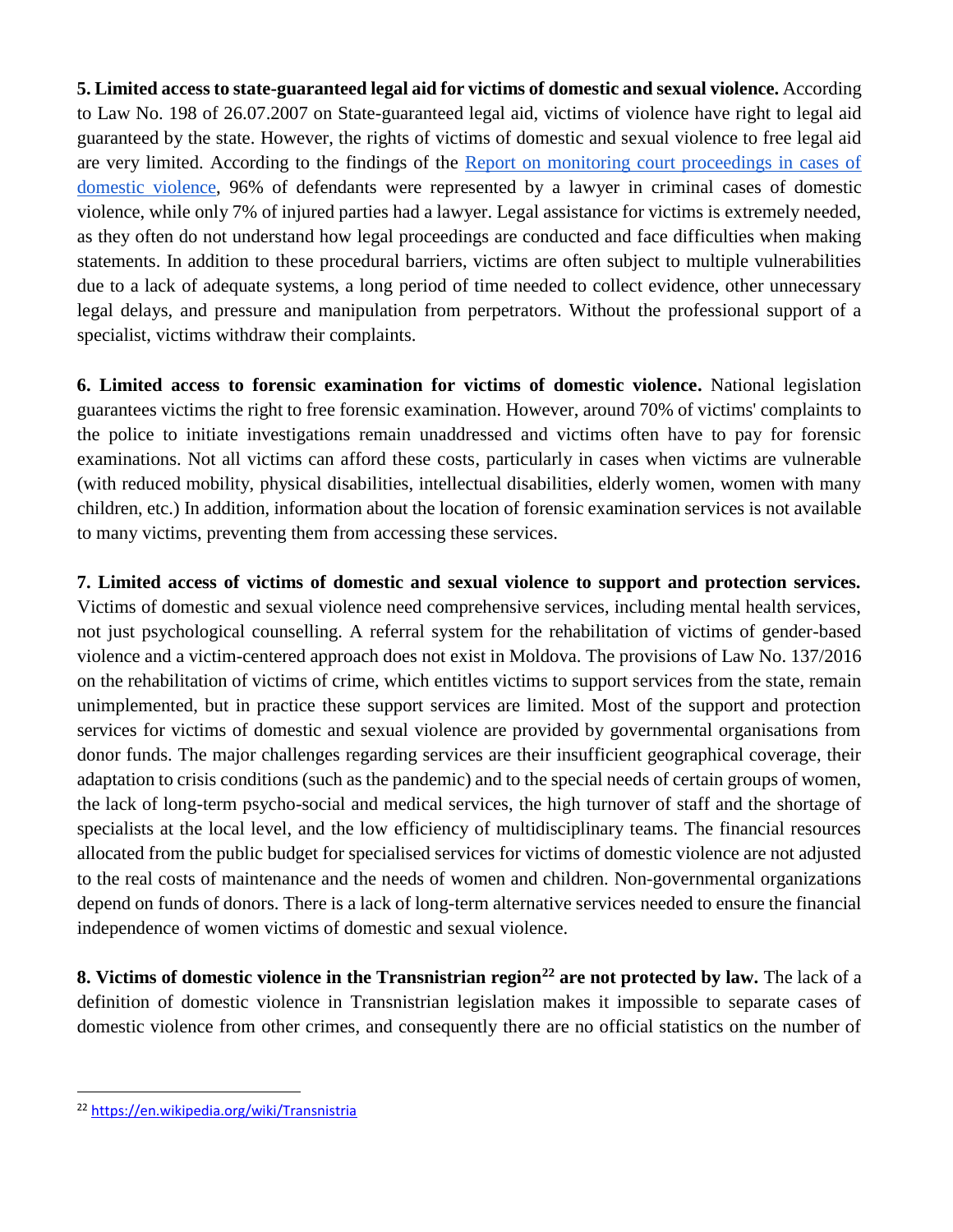cases of domestic violence. The survey<sup>23</sup> conducted in Transnistria by the Resonance Center in 2019 found that more than 66% of the Transnistrian population considers the problem of domestic violence to be very urgent, 66% of the respondents confirmed that they were victims of domestic violence but did not turn to the authorities for help, but only 15% of cases - reported to the police.

Victims of violence receive support only from non-governmental organizations. There is a lack of programs working with perpetrators as a preventive measure and services for victims. All services are provided with donor support by non-governmental organizations, which makes these services unsustainable.

At the same time, the number of victims of domestic violence seeking help from NGOs in the Transnistrian region is increasing annually<sup>24</sup>. According to statistical data of Resonance NGO<sup>25</sup>, they received 2794 referrals in three years (2016-2018). At the same time, the number of appeals registered by "Interaction'' NGO is increasing every year. In January - December 2020, 1801 calls were registered to the hot line, 371 more calls compared to 2019. In 683 cases (out of 1801 calls), the fact of domestic violence was registered. This makes up 38% of all calls. Cases of domestic violence in Transnistria are much more, than the statistical data collected by NGOs in the Transnistrian region show. According to data from the Resonance Centre, every tenth resident<sup>26</sup> of the region believes that a man has the right to beat his wife. Women are often cruelly beaten and the aggressors are protected by social clichés and inaction of the authorities. Although some legislative initiatives have been put forward, they are "frozen". Transnistria's administrative code provides fines for domestic abusers, but these are paid from the family budget and it is victims of domestic violence who usually pay them.

#### **IV. RECOMMENDATIONS**

We also consider it necessary to implement the recommendations made to Moldova in the previous UPRs, which have remained unimplemented or have been partially implemented. At the same time, based on the obstacles identified in cases of domestic and sexual violence, we present a list of recommendations reflecting the current situation of victims of violence in Moldova:

- Speed up ratification of the Council of Europe Convention on preventing and combating violence against women and domestic violence (Istanbul Convention);
- Ensure effective investigation of all complaints of domestic and sexual violence, prosecution of perpetrators and delivering sentences that would be proportionate to the seriousness of the violence committed.

Initiate and promote amendments to the Criminal Code and the Contraventions Code to increase penalties applied for domestic violence and sexual violence in line with international standards;

 $\overline{a}$ 

<sup>24</sup> Statistics from the hot line for women in the Transnistrian region. [https://ngointeraction.org/line/preduprezhdenie](https://ngointeraction.org/line/preduprezhdenie-nasiliya-v-seme/)[nasiliya-v-seme/](https://ngointeraction.org/line/preduprezhdenie-nasiliya-v-seme/)

<sup>&</sup>lt;sup>23</sup> The survey "Domestic violence in Transnistria".

[https://resonancengo.org/upload/userfiles/files/Resonance\\_survey\\_2019\\_domestic\\_violence.pdf](https://resonancengo.org/upload/userfiles/files/Resonance_survey_2019_domestic_violence.pdf)

<sup>&</sup>lt;sup>25</sup> The survey "Domestic violence in Transnistria".

[https://resonancengo.org/upload/userfiles/files/Resonance\\_survey\\_2019\\_domestic\\_violence.pdf](https://resonancengo.org/upload/userfiles/files/Resonance_survey_2019_domestic_violence.pdf) <sup>26</sup> Ibid.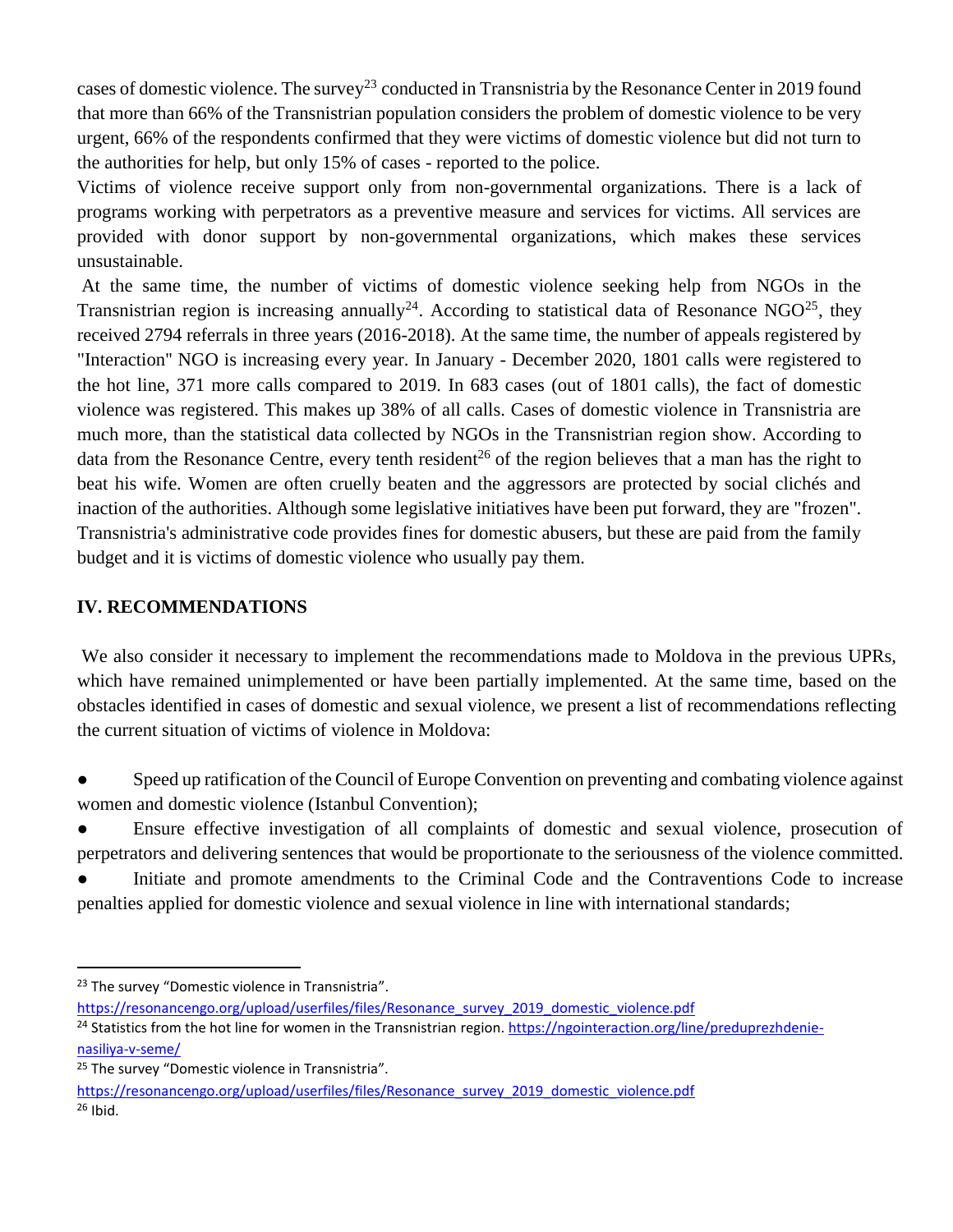Ensure the application of the Lethality and Repeat Violence Risk Assessment Questionnaire, ensuring its completion in all cases of domestic violence, and including the risk assessment in the criminal and contravention case file.

Establish an effective system of referral of domestic and sexual violence victims to specialized support services, including the collection of official statistical information for this purpose.

Ensure that women, including those belonging to vulnerable groups (ethnic minorities, women with disabilities, migrant women, elderly women, etc.) are informed about their rights and the remedies available to defend their rights;

Remove barriers and stigma that discourage women from reporting gender-based violence, including through awareness-raising and training of law enforcement officials and social workers;

Ensure the full and effective implementation of the National Strategy on preventing and combating violence against women and domestic violence for 2018-2023 and the Action Plan and allocate adequate financial resources for this purpose.

Create specialized centers for victims of sexual violence. Expand and adequately and according to the victims' needs fund specialized rehabilitation centers for victims of violence against women and domestic violence (day and residential).

Include the area of preventing and combating violence against women and domestic violence in public policy documents at local level and allocate financial resources from the public budget;

Ensure full and long-term funding from public budget for the Hot Line Service, its operation and promotion at national level as an essential and urgent service;

- Develop the concept of social housing, transitional housing for victims of violence;
- Ensure effective implementation of the provisions of Law No 137 on victims of crime;

Implement an effective mechanism to force offenders to undergo special programs of alcohol and drug rehabilitation, detoxification and behavior change counselling, including collection of information on how many offenders have completed the programs, the type of program and the impact of the program on behavioral change.

Initiate and promote amendments to criminal procedural legislation to ensure avoidance of direct confrontation of perpetrators and victims of domestic and sexual violence.

Initiate and promote amendments to civil procedural legislation, setting a short term for examination of appeals against the decision on the application/non-application of protection measures.

Amend legislation to ensure that all forms of gender-based violence are criminalised and punished in Moldova, regardless of the degree of bodily harm caused.

Ongoing training of specialists interacting with victims of violence to adopt a gender-sensitive approach in the light of international instruments with respect to human rights (ECtHR, CEDAW and Istanbul Convention provisions).

Amend Article 78/1 of the Contravention Code to remove provisions that exempt perpetrators from criminal liability and encourage women to report cases of violence.

Adopt a special law regulating the work of psychologists.

Amend the Code of Criminal and Civil Procedure to include psychological assessment reports in the list of evidence and evidentiary procedures. Develop practical mechanisms for responding to cases involving sexual offences and namely methodological guidelines for police intervention, medical institutions, etc.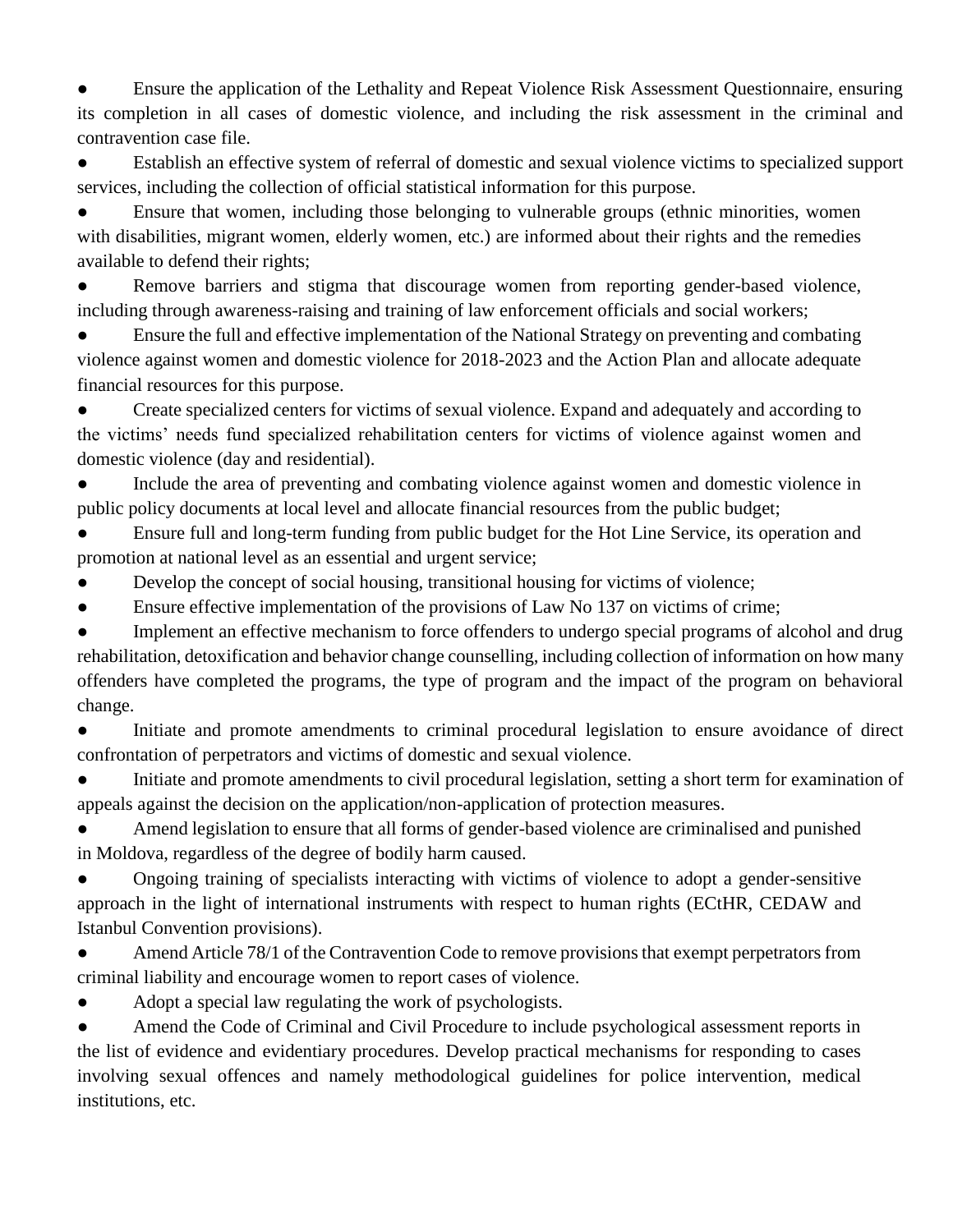# **ANNEX:**

| <b>Recommendation</b>                                                                                                                                                                                                                                                                                                                                             | Progress/Regress 2016-2021                                                                                                                                                                                                                                                                                                                                                                                                                                                                                                                                                                                                                                                                                                                                                                                       |
|-------------------------------------------------------------------------------------------------------------------------------------------------------------------------------------------------------------------------------------------------------------------------------------------------------------------------------------------------------------------|------------------------------------------------------------------------------------------------------------------------------------------------------------------------------------------------------------------------------------------------------------------------------------------------------------------------------------------------------------------------------------------------------------------------------------------------------------------------------------------------------------------------------------------------------------------------------------------------------------------------------------------------------------------------------------------------------------------------------------------------------------------------------------------------------------------|
| A - 121.10 Implement "emergency barring<br>orders" and ratify the Council of Europe<br>Convention on preventing and combating<br>violence against women and domestic violence<br>(Istanbul Convention)                                                                                                                                                            | The recommendation partially implemented. The<br>Republic of Moldova signed the Istanbul Convention<br>in February 2017, but its ratification is delayed.<br>Progress has been noted in establishing a new<br>protection mechanism. On 16 March 2017, the new<br>legal provisions on the application of the emergency<br>barring order by the police entered into force.                                                                                                                                                                                                                                                                                                                                                                                                                                         |
| A - 121.51 Take further steps to achieve gender<br>equality, including specific measures to eliminate<br>gender discrimination and gender-based violence                                                                                                                                                                                                          | recommendation not implemented.<br>The<br>N <sub>0</sub><br>progress has been made, the recommendation is to be<br>implemented.                                                                                                                                                                                                                                                                                                                                                                                                                                                                                                                                                                                                                                                                                  |
| A - 121.63 Increase the level of professional<br>training and adopting guidelines to improve the<br>conduct of police, prosecution and courts in<br>investigating bias-motivated crime and domestic<br>violence cases<br>A - 121.99 Train law enforcement and judiciary<br>bodies, prosecutors, health care and social<br>workers to respond to domestic violence | recommendation<br>partially implemented.<br>The<br>Progress has been noted in adopting guidelines to<br>improve police conduct. By the GIP Order No. 360 of<br>08.08.2018, the "Methodical Instruction on Police<br>Intervention in Preventing and Combating Domestic<br>Violence" was approved. Within the period 2016-<br>2021, the WLC organized trainings for 582 judges and<br>prosecutors, 36 lawyers, 105 prosecution officers, 78<br>court clerks, judicial assistants, 87 social workers, 162<br>police officers, 241 judicial experts, etc.                                                                                                                                                                                                                                                            |
| A - 121.85 Improve measures to prevent, punish<br>and eradicate all forms of violence against<br>women, including measures to promote women's<br>eliminate<br>and<br>patriarchal<br>rights<br>and<br>discriminatory stereotypes                                                                                                                                   | The recommendation not implemented. Following<br>legislative amendments in punishment of domestic<br>violence, the authorities have seen setbacks. On 28<br>July 2016, the Law No. 196 on amending and<br>supplementing certain legislative acts was adopted,<br>which adjusts the legal framework with the inclusion<br>of two components of misdemeanors in the<br>Contravention Code, and namely: art. $782$ (acts of<br>persecution) and art. $781$ (domestic violence). The<br>amendment of the Contravention Code with the<br>introduction of art. $781$ has negative consequences for<br>victims of domestic violence. As a result of the<br>amendments to the Contravention Code the number of<br>criminal cases initiated under art. 201/1 of the<br>Criminal Code has been halved compared to previous |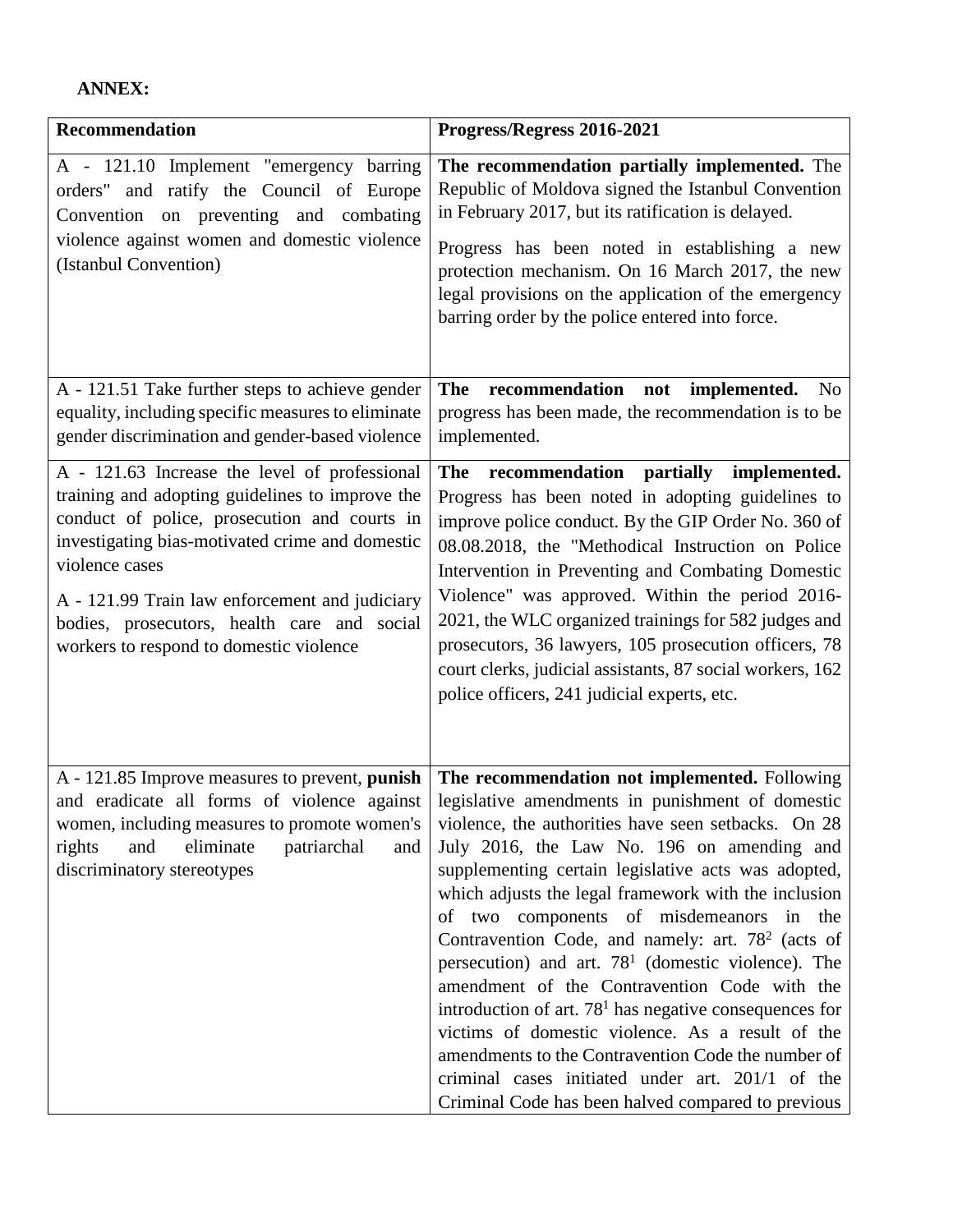|                                                                                                                                                                                                                                                                                                                                                                                                                                                                                                                                                                                                                         | years (853 in 2017, 905 in 2018, 871 in 2019 and 811<br>in 2020), while the number of contravention cases<br>under art. 78/1 has doubled (1953 in 2017, 1657 in<br>2018, 1589 in 2019 and 1587 in 2020). The<br>recommendation on prevention has been partially<br>implemented. Prevention campaigns are carried out<br>annually, but they are fragmented, unfunded, donor-<br>dependent, focused rather on providing information<br>concerning violence than on gender stereotypes.                                                                                                                                    |
|-------------------------------------------------------------------------------------------------------------------------------------------------------------------------------------------------------------------------------------------------------------------------------------------------------------------------------------------------------------------------------------------------------------------------------------------------------------------------------------------------------------------------------------------------------------------------------------------------------------------------|-------------------------------------------------------------------------------------------------------------------------------------------------------------------------------------------------------------------------------------------------------------------------------------------------------------------------------------------------------------------------------------------------------------------------------------------------------------------------------------------------------------------------------------------------------------------------------------------------------------------------|
| A - 121.86 Continue public awareness campaigns<br>on domestic violence and introduce specific rape<br>prevention programmes                                                                                                                                                                                                                                                                                                                                                                                                                                                                                             | The recommendation partially implemented. The<br>annual 16-day campaign of actions against gender-<br>based violence is insufficient and is done more at<br>central level. The community, especially in rural areas,<br>is insufficiently informed about the phenomenon of<br>violence, the existing legal framework and the<br>assistance available to victims of domestic violence.                                                                                                                                                                                                                                   |
| A - 121.87 Create a comprehensive policy on<br>violence against women and, in particular,<br>domestic violence that prevents, punishes and<br>eradicates these problems, especially in rural<br>areas<br>A - 121.88 Establish measures to strengthen the<br>struggle against domestic violence<br>A - 121.93 Continue to develop policy<br>framework and implement a comprehensive<br>strategy to combat domestic violence that<br>includes education and public awareness for rural<br>strengthened mechanisms<br>hold<br>areas,<br>to<br>perpetrators liable, and improved training for law<br>enforcement officials. | The recommendation partially implemented. By<br>GD No. 281 of 03.04.2018, the National Strategy on<br>preventing and combating violence against women<br>and domestic violence for 2018-2023 and the Action<br>Plan for 2018-2020 on its implementation were<br>approved.<br>In 2021, a new Action Plan has been developed and it<br>is subject to approval of the Government. However,<br>local policies that would include specific provisions<br>and commitments by local authorities, no Socio-<br>Economic Development Strategy makes reference to<br>gender-based violence and specific measures to reduce<br>it. |
| A - 121.89 Continue to harmonise its legislation<br>with Council of Europe standards in the field of<br>preventing and combating violence against<br>women, including domestic violence, and ensure<br>effective implementation of legislation.                                                                                                                                                                                                                                                                                                                                                                         | Recommendation partially implemented.<br>Some<br>progress has been made in harmonising the national<br>regulatory<br>institutional<br>framework<br>and<br>with<br>international standards in order to increase the<br>effectiveness of reforms in the field of combating<br>violence against women and domestic violence, and<br>namely: Adoption of Law No. 113/2020 to amend<br>some regulatory acts (Law No. 45/2007 on preventing<br>and combating domestic violence; Law No. 198/2007<br>on state-guaranteed legal aid; Law No. 8/2008 on                                                                          |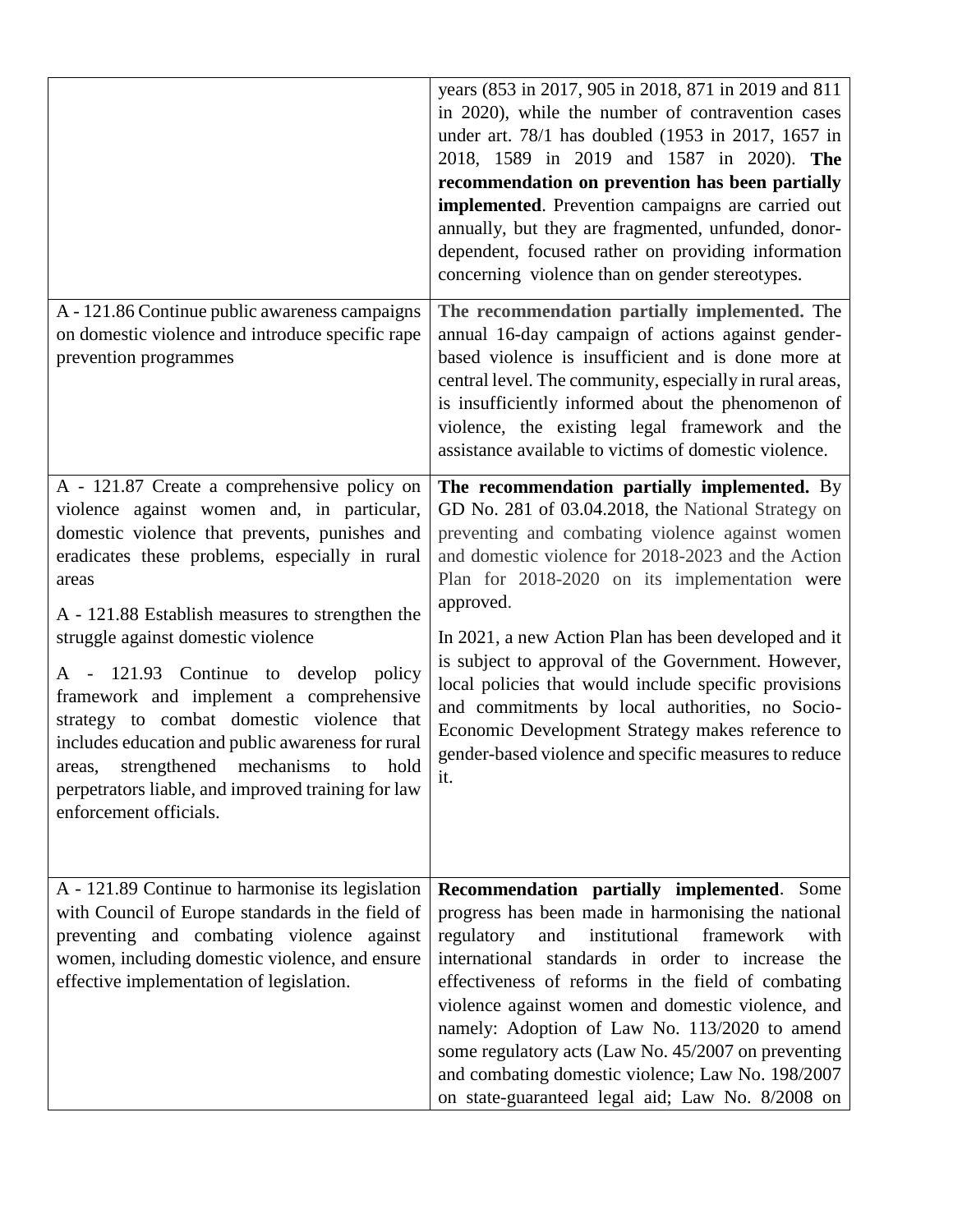| A - 121.92 Accelerate the preparation of the<br>strategy on the prevention and suppression of<br>violence against women and domestic violence.<br>A-121.94 Accelerate the adoption of rules on<br>preventing and combating domestic violence and<br>develop coordinated policies to prevent and<br>combat domestic and sexual violence, including<br>support mechanisms and rules for the protection<br>of victims                                                                                                                                                          | probation); - Approval of Government Decision No.<br>281 of 3 April 2018 on the approval of the National<br>Strategy on preventing and combating violence<br>against women and domestic violence for 2018-2023<br>and the Action Plan for 2018-2020 on its<br>implementation (adjustment of the regulatory and<br>institutional framework in accordance with the<br>provisions of the Istanbul Convention);                                                                                                                                                                  |
|-----------------------------------------------------------------------------------------------------------------------------------------------------------------------------------------------------------------------------------------------------------------------------------------------------------------------------------------------------------------------------------------------------------------------------------------------------------------------------------------------------------------------------------------------------------------------------|------------------------------------------------------------------------------------------------------------------------------------------------------------------------------------------------------------------------------------------------------------------------------------------------------------------------------------------------------------------------------------------------------------------------------------------------------------------------------------------------------------------------------------------------------------------------------|
|                                                                                                                                                                                                                                                                                                                                                                                                                                                                                                                                                                             | The recommendation partially implemented.                                                                                                                                                                                                                                                                                                                                                                                                                                                                                                                                    |
| A 121.95 Implement effective mechanisms to<br>prevent and punish domestic and gender-based<br>violence, including legal and psychological<br>assistance for victims.                                                                                                                                                                                                                                                                                                                                                                                                        | According to the Law No. 198 of 26.07.2007 on State-<br>guaranteed legal aid, with amendments and additions<br>introduced by Law No 196/2016, victims of violence<br>can receive state-guaranteed legal aid. However, the<br>rights of victims of domestic violence to free legal<br>assistance are very limited.                                                                                                                                                                                                                                                            |
|                                                                                                                                                                                                                                                                                                                                                                                                                                                                                                                                                                             | The General Prosecutor's Office has initiated the<br>procedure for drafting a bill on amending the Code of<br>Criminal Procedure in order to harmonise the criminal<br>procedural legislation (Articles 58, 371, 385 of the<br>Code of Criminal Procedure) with the normative acts<br>adopted in order to provide victims of certain<br>categories of crimes with psychological, legal,<br>medical and financial support.                                                                                                                                                    |
| A - 121.96 Evaluate the effectiveness of<br>implementation of laws that protect women's<br>rights and provide protection against domestic<br>and gender-based violence and ensure that<br>measures such as protection orders<br>and<br>punishment for violations or victims' prompt<br>access to justice for victims of domestic<br>violence, including in rural areas, are<br>systematically enforced and readily available<br>A-121.97 Take measures to more effectively<br>prevent and prosecute cases of violence against<br>women, including domestic violence, and to | <b>CONTINUES</b><br>The recommendation partially implemented. Some<br>progress has been noted in ensuring access to justice<br>in general, through the implementation of the<br>electronic file and the accessibility of judicial<br>information and processes. With the adoption of Law<br>No. 17 of 05.04.2018, amendments were made to the<br>content of the Code of Civil Procedure which provide<br>for the possibility of submitting the documents<br>required for the trial of the case in electronic form<br>through the Integrated Case Management Program<br>PIGD. |
| effective<br>implementation<br>ensure<br>and<br>enforcement of existing legislation in this regard.                                                                                                                                                                                                                                                                                                                                                                                                                                                                         | In 2018, the WLC delivered the Report on the<br>monitoring of court proceedings in case of domestic                                                                                                                                                                                                                                                                                                                                                                                                                                                                          |